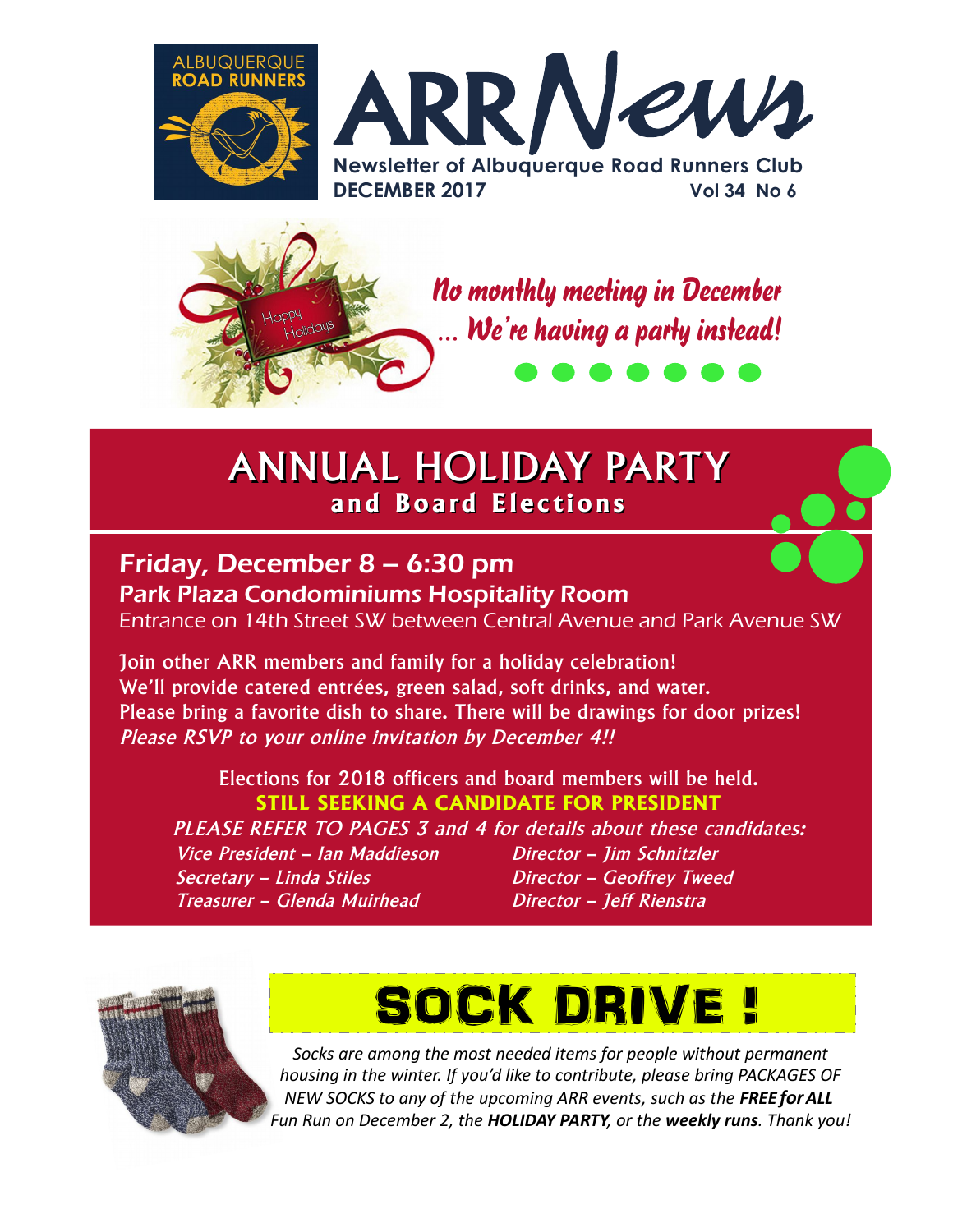# **Coming Up**

## *FRIDAY, DECEMBER 1* **Adopted Trail**

#### **8:30 am**

This will be our final cleanup of the Club's Adopted Trail along Unser Blvd NW. Come out and help as we retire this stretch of paved pathway, after 10 years under the direction of **Richard Harris**, the club's coordinator for this program.

*[Click here for more information](http://www.abqroadrunners.com/adopted-trail-cleanup.html)*

# FREEfor ALL **FUN RUN**

### **Saturday, December 2**



#### **Academy Hills Park**

**8:30 am Start**

**Two-person relay run – Bring a partner or we'll find one for you!** Staged start, handicapped times. Potluck gathering afterwards at the home of Dennis and Glenda Muirhead (directions at event).

Winner will receive a gift card. PLUS we'll have a drawing for a \$30 gift card and other goodies at the end of the event … all participants will receive an entry into the drawing!

**[Contact Shannon Zanelli](mailto:handicaps@abqroadrunners.com)** *[Click here for more information](http://www.abqroadrunners.com/freeforall-fun-runs.html)*

Kelley Garcia invites you to Stop #2 on the

# **Burque Brewery Tour**

*SATURDAY, DECEMBER 30* **Grinch Lunch –** *3 Miles* **Blue Grasshopper Taproom 6361 Riverside Plaza Lane NW Start Time: 10:30 am**

*Free and open to all! [Click here for more information](http://www.abqroadrunners.com/burque-brewery-tour-2017-2018.html)*

# **Member Race Series**

Congratulations to everyone who participated in this inaugural year of the ARR Member Race Series! Ian Maddieson, series coordinator, has announced the winners in their respective age/gender groups, listed below. Awards will be presented at the ARR Holiday Party on December 8th. Be sure to sign up for next year's Series with [Ian!](mailto:director1@abqroadrunners.com)

## AWARD WINNERS 2017



#### **M A L E**

- 20-29 Fadi Jamaleddin
- 30-39 Geoffrey Tweed (max points)
- 40-49 Spencer Briggs
- 50-59 Clifford Matthews
- 60-69 Richard Knapp (max points)
- 70-79 Ian Maddieson
- 80+ Jim Schnitzler

#### F E M A L E

- 30-39 Ana Romero Jurisson
- 40-49 Anna Williamson
- 50-59 Dina Hammad / Teresa Brobeck

# **Membership Update**

| N<br>E<br>$\overline{\mathsf{M}}$ | Aurelie Goldblatt<br>Derek Oien<br>Meghan Pflepsen Zender<br>Michael Sbarge                                                                                                                                                                                                                                                                                                    |
|-----------------------------------|--------------------------------------------------------------------------------------------------------------------------------------------------------------------------------------------------------------------------------------------------------------------------------------------------------------------------------------------------------------------------------|
| R<br>E<br>N<br>Е<br>W<br>E        | Benjamin Anderson<br>Laura and Eric Biedermann<br>Jane Cudney-Black + Christopher Black +<br>Saskia & Ellisif Leishman<br>John Emmons<br>Ken and Margaret Gordon + Josh & Alex<br>Lenore Hennie<br>Arne Leonard<br>Charrissa Lin + Derek Surka<br>Jackie Malone<br>Chris Martin + Veronica & Breana Martin<br>Rodger and Connie Sack<br>Roger Squires<br>Carl and Marilyn Weik |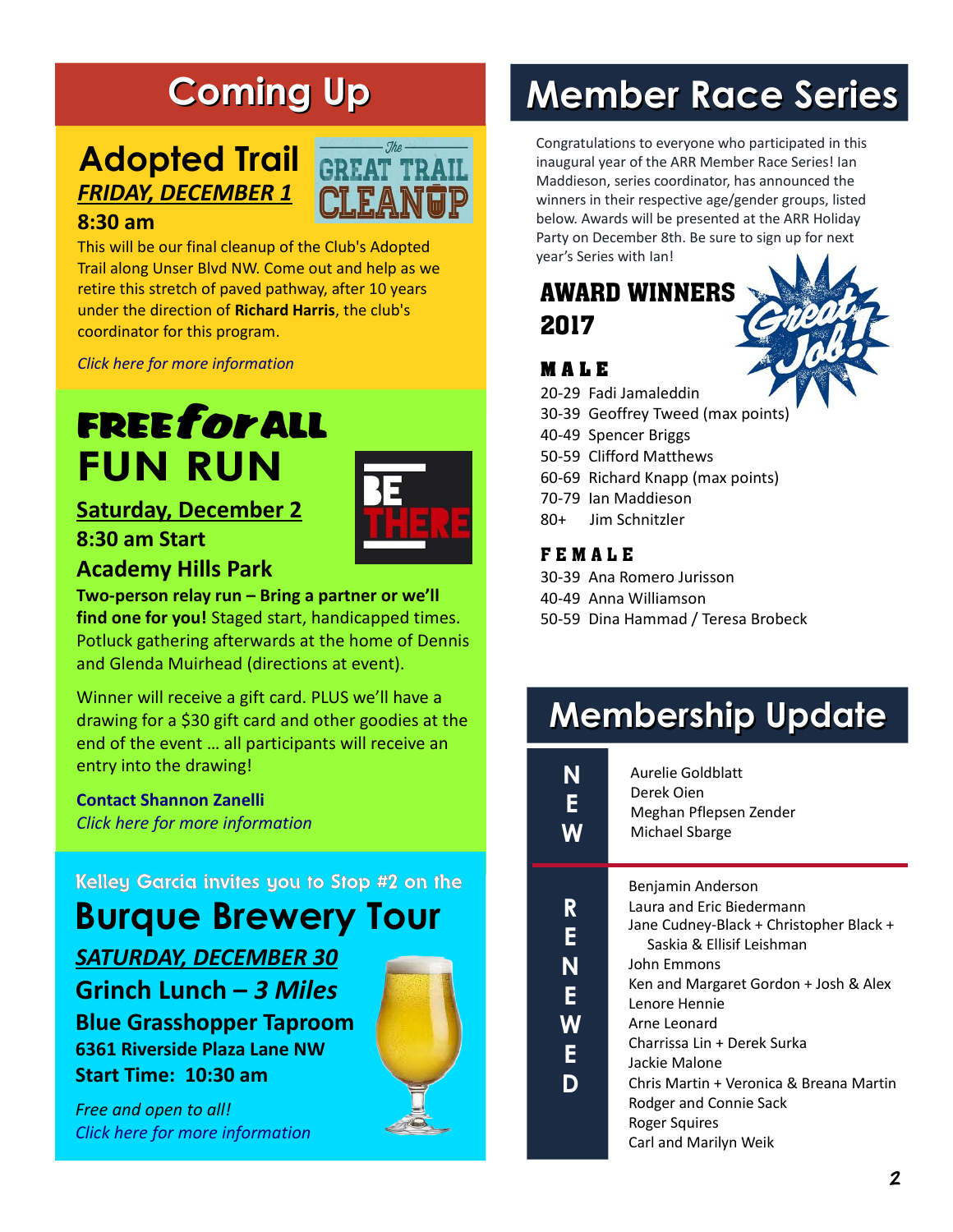

#### *Ian Maddieson* Vice President

Linguistics Professor at UNM. Born in the UK and moved to the USA in 1972. I ran cross-country in high school and college, then took a 15-year hiatus before getting back into running in 1976. Exhausted my potential as a marathoner, so I got into ultras. Especially fell in love with the granddaddy of them all, the Western States 100, and am proud to be one of only 41 runners to have finished the race 10 times in under 24 hours.

After 34 years in California, I moved to New Mexico in 2006 and immediately joined ARR. Contributor of the 'Ultra Update' on ultra-marathon achievements of ARR members and others at club meetings and on the club website. Developer and Coordinator of the ARR Race Series. Successfully applied to the national RRCA (Road Runners Club of America) for "RUNNER-FRIENDLY COMMUNITY" designation for Albuquerque. For the past eight years I have been a member of the

Greater Albuquerque Recreational Trails Committee (GARTC) and three times its chair. GARTC advises the city and other governmental agencies on development of trails. I am also on the advisory committee on the Mayor's 50-mile loop plan, and am an enthusiastic supporter of expansion of the trail network in our area.

*"I am a strong supporter of the club, volunteering for ARR races such as La Luz and Mt Taylor 50K, as well as Cedro Peak and Deadman Peaks Ultras."*



#### *Linda Stiles* **Secretary**

I retired three years ago from Sandia National Laboratories where I worked in the areas of toxicology and occupational health. My PhD is in Public Health and, thus, I have a great interest in running as a solution to our country's chronic health issues and obesity epidemic. I have lived in New Mexico for 48 years. I loved running track in high school, but because women were not able to participate in track in the 1960s, I was never able to compete. I started running longer distances with my husband after college, and ran my first La Luz in 1989. It was through my annual participation in the La Luz run that I first learned of ARR. Following retirement, I started participating in the Saturday morning runs.

I have volunteered for Mt. Taylor, Women's Distance Festival, and the Forever Young club races, as well as the semi-annual ARR adopted trail clean-up and the Duke City Marathon. My favorite activity is acting as a mentor for the Women in Training Program. Currently serving as ARR secretary and board member.

*"I will be completing my first year as ARR secretary and hope to continue to serve ARR in this capacity. I am very proud to inform runners I meet of this great organization and the opportunities offered through our sponsored activities and races."*



## *Glenda Muirhead*

#### Treasurer

Retired communications and budget administrator. B.A. English, MBA. New Mexico resident since 1983. I started running 20 years ago, after two years as a competitive racewalker. Joined ARR ~2002. Served as Vice President for three years from 2012-2014 and designed and maintained a new ARR website and edited/published the club's newsletter for 3½ years. As President during 2017, I published email and "print" club newsletters, directed Women's Distance Festival 5K in July, served as Volunteer Coordinator, and planned and hosted club meetings, outings, and parties. I have enjoyed volunteering at the club's four races, acting as a mentor for ARR's 10-week Women in Training Program, and participating in the Saturday morning group runs, handicap series, adopted trail cleanups, and brewery runs. I also volunteer for ABQ Wildlife Federation (formerly president, vice president, newsletter editor, and treasurer) and Cielito Lindo Neighborhood Association. Married to Dennis for 37 years.

*"Service in furtherance of activities and issues you support is challenging but rewarding. It takes many people to make things happen, to create and sustain good works for the larger community. ARR volunteers are the best!"*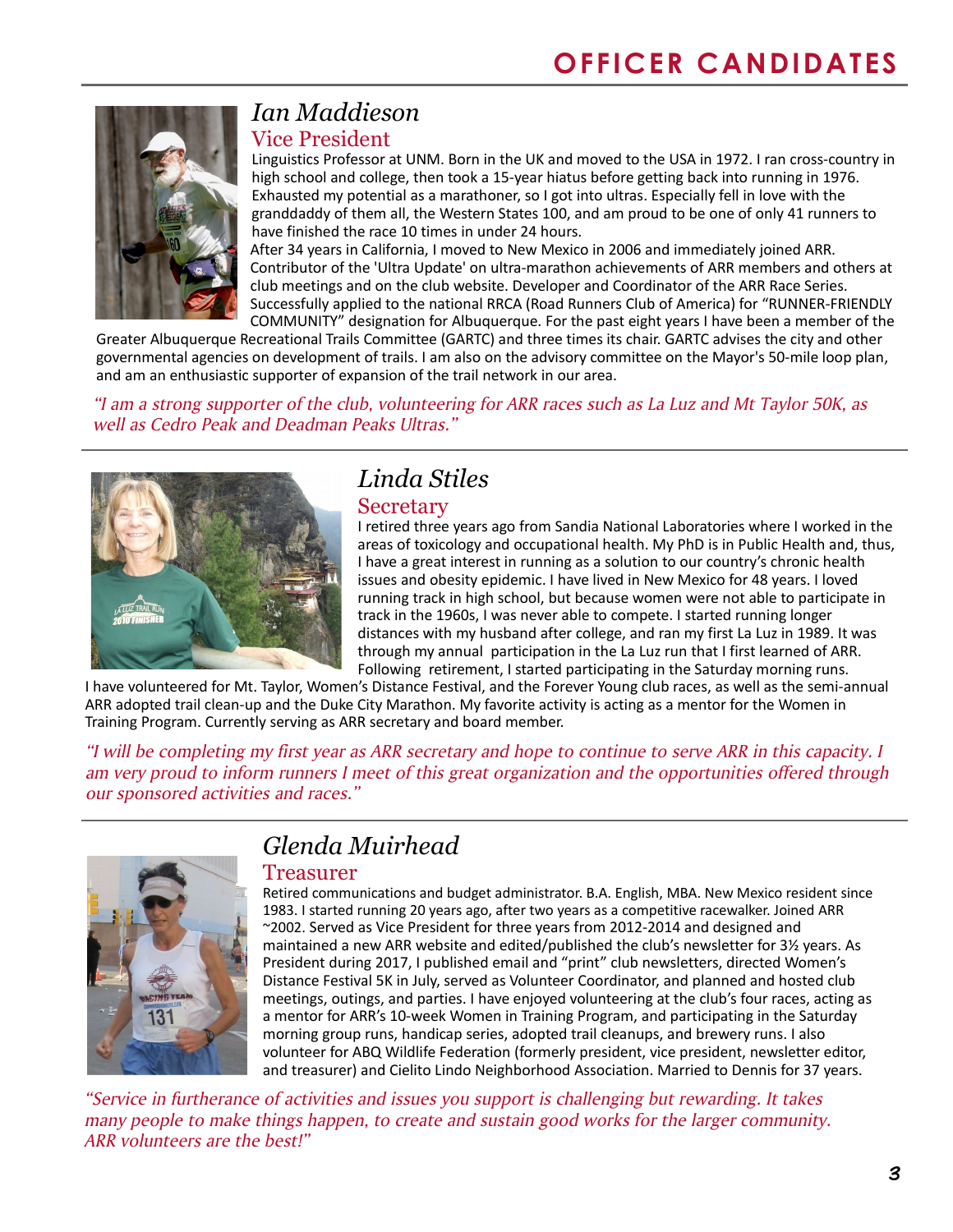

### *Jim Schnitzler* At-large Director

Retired VP/general manager/CEO; B.S. Mechanical Engineering. Have lived and worked in Wisconsin, Albuquerque, California and Illinois. A resident of Jubilee Community in Los Lunas, where I serve as board member and Finance Chairman of the HOA. A Certified Personal Trainer and manage Jubilee Fitness Center. Completed my 51st marathon in Milwaukee October 2016 and have run 66 half marathons. Director of "Wounded Warrior Project" fundraising events in Los Lunas since 2011 and just completed the 6th Annual "WWP – Believe in Heroes" event. In October 2012, I organized and directed "Dash on the Ditch" fund-raising run for La Vida Felicidad, a Los Lunas non-profit. Served as At-Large Director on ARR Board for 2017. Married to my wife Mary for 57 years.

*"It is an honor to serve on the Board of Directors of Albuquerque Road Runners. I have enjoyed running for over 44 years in various capacities and these past nine years as a member of ARR. I feel that I can further contribute to this great organization."*



### *Geoffrey Tweed* At-large Director

Budget analyst. B.A., MBA. I'm originally from New Jersey but after joining the Army, I ended up in Texas over 10 years ago and recently relocated to New Mexico in January 2017. I joined ARR immediately as a way to meet local runners. I've been running basically forever and I love it. I started really getting into ultras the past couple years and am hooked. I mostly run trails but hit the pavement/track occasionally. When I'm not out racing, I enjoy volunteering at the events and seeing others obtain their goals. I'm married to my wonderful wife Jackie who is always there to support me in my crazy expeditions. I've met a lot of wonderful people through ARR and hope to strengthen those relationships as well as build new ones.

*"I support ARR and love to volunteer and compete in the races. Running is freedom and I look forward to sharing the road or trails with you soon."*



## *Jeff Rienstra* At-large Director

I came to Albuquerque on an Air Force assignment in 1984 and I've been working at Sandia Labs since 1988. I started running cross country in high school and it's been in my blood since then. I've usually raced moderate distances like 5K's and 10K's. After joining ARR almost 4 years ago to meet up with other runners I've done some longer races, including my first marathon a couple years ago. I may try an ultra sometime, but I'm still thinking about it. My daughter finished her first 50K this summer, so she's thrown down the challenge! I really enjoy the weekend runs, and the friends I've made there are very special to me. It's great to meet new people, too, and it's a real treat to see people from out of town show up at our runs due to our web presence and welcoming attitude.

*"I'm really impressed with the way the club reaches out to the community to encourage running and fitness."*

#### **ARR OFFICERS AND BOARD | 2017**

Glenda Muirhead, President Kelley Garcia, Advisory Director Linda Stiles, Secretary Stephen Jett, Advisory Director Ian Maddieson, At-large Director Jim Schnitzler, At-large Director Newsletter Editor: Glenda Muirhead

Ana Romero Jurisson, Vice President Rodger Sack, Advisory Director-Property David Kaufman, Treasurer Dennis Muirhead, Advisory Director-Membership